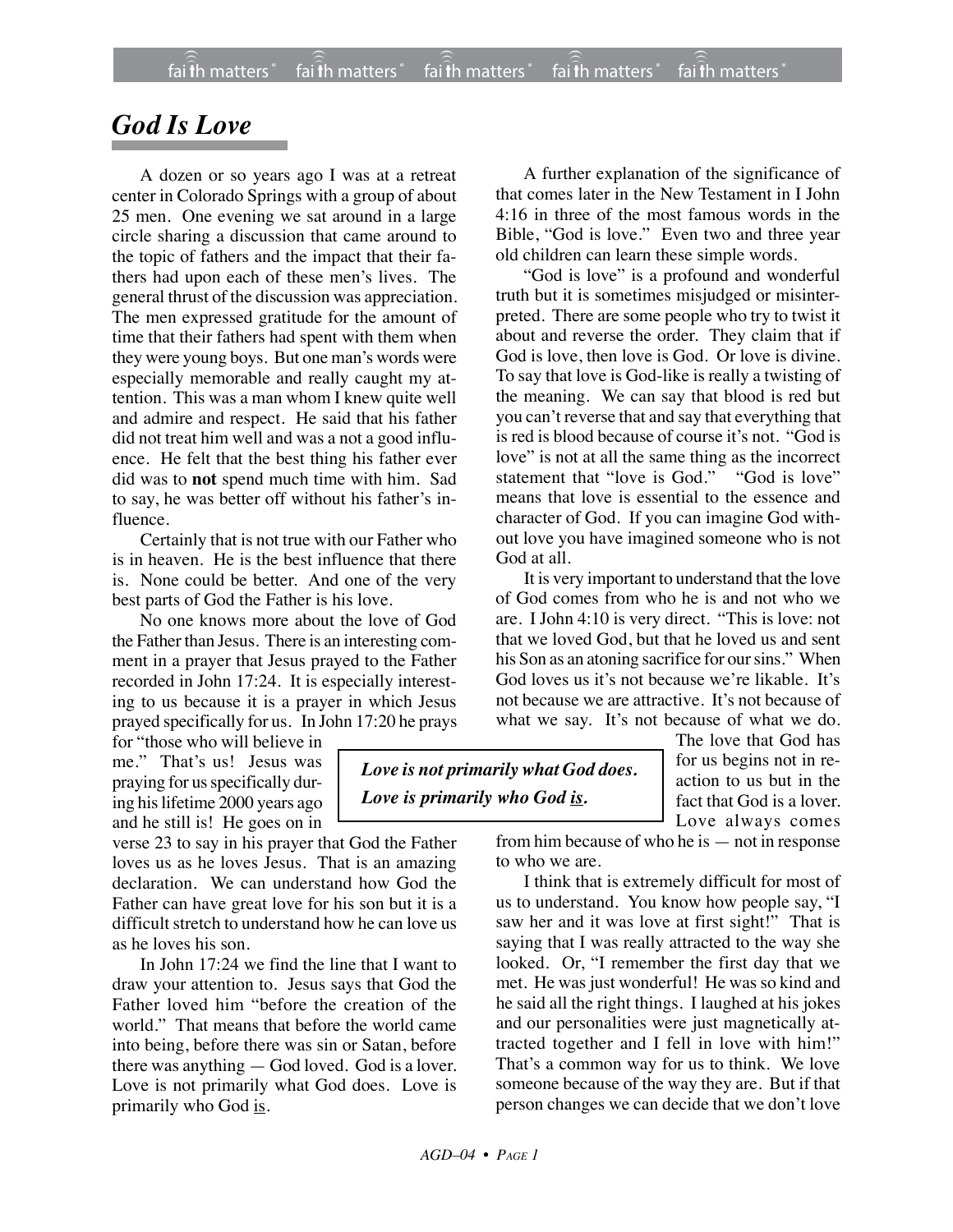that person anymore. We talk about falling in love but we also talk about falling out of love. So if the person toward whom we were so drawn becomes unattractive or instead of saying nice things says cruel things, then we can say, "Well, I used to love her or I used to love him but I don't anymore."

What this does is to describe love on the basis of the other person's lovability rather than on the basis of our lovingness. It's just not that way with God. The love of God starts with who he is and is not dependent upon who we are or what we are like.

I got a hint of understanding of this in a very memorable family moment. Charleen and I were driving home from the hospital with our first child. I was driving the car and Charleen was holding our baby daughter on her lap. (Those were the days before car seat laws!) She looked down at our daughter and said, "I love you" and I thought to myself, "You love her? You don't even know her. You only just met her!" But you see it didn't have anything to do with our daughter the way she looked or the way she behaved — it had everything to do with her mother. It was mother's love. Mother's love is not always easy to explain or understand. Mothers can love people that the rest of us find very unattractive. Mothers can love people that no one else even likes. Mother's love is something that flows out of who the mother is, not the loveability of the child or the adult.

And so it is with God. God's love for us is not dependent upon what we say or what we do, how we look, how we behave or how we misbehave It is a love that comes from who he is. God looks down on us even at our worst moments and says, "I love you." God loves boys and girls and men and women who others would say are not attractive, who do not deserve that kind of love. But it's good news that we don't have to be handsome or beautiful or intelligent. We do not have to be well-educated or perfect or personable. God loves us because of who he is. He intensely loves us. It is God-love.

God's love eternally gives to others. It starts out with who God is and who God is creates the attitudes that God has and the attitudes that God has lead to the actions of love. St. Paul wrote of his very personal experience of God's love in Galatians 2:20. "The life that I live in the body, I live by faith in the Son of God, who loved me and gave himself for me."

It's attitude action. God's attitude of love is a desire to always do that which is in the best interest of those whom he loves. That is a powerful and transforming realization. I think that being loved changes the way people live — it changes the way we think of ourselves.

On a totally human scale we see people who have been unloved for a long time and it takes a deep and terrible toll upon their lives. And then when they are loved, suddenly self-worth soars. Confidence is increased. They become different persons. It is even more so with the love of God. When we begin to understand that God really loves us then we have a motivation for living. Then we see ourselves differently than we saw ourselves before. That is one of the huge differences between Christians and non-Christians. Non-Christians go through life wondering if they are loved. Relationships may come and go and there's no continuity. But as Christians we know we are greatly loved and we are not dependent upon human love that can change. If someone falls out of love with us, as painful as that may be, we know that we are still loved by God. His attitude is always that he passionately loves us.

You say, "I wish I could believe that. I really wish that I could think that and be transformed that way." Let me give you a very practical suggestion that I think can have a huge difference. Make a sign that simply says "God loves you!" and tape it to your bathroom mirror or the rear view mirror in your car or your computer screen. Leave it up and read and reflect on it for one year. So it's at least 365 times but if it's multiple times per day it's a thousand times or more until it is ingrained in your thinking. Don't let it become routine. Take it as a personal statement from God to you. This is no clever trick. All it is is a declaration of something that is absolutely true. God's attitude towards you unquestionably is that he loves you. We may not realize it, we may not fully believe it but that does not lessen the truth one bit.

And God's attitude always leads to comparable actions. Jesus, in another one of the great lines in the New Testament in John 15:13, said, "Greater love has no man than this, that he lay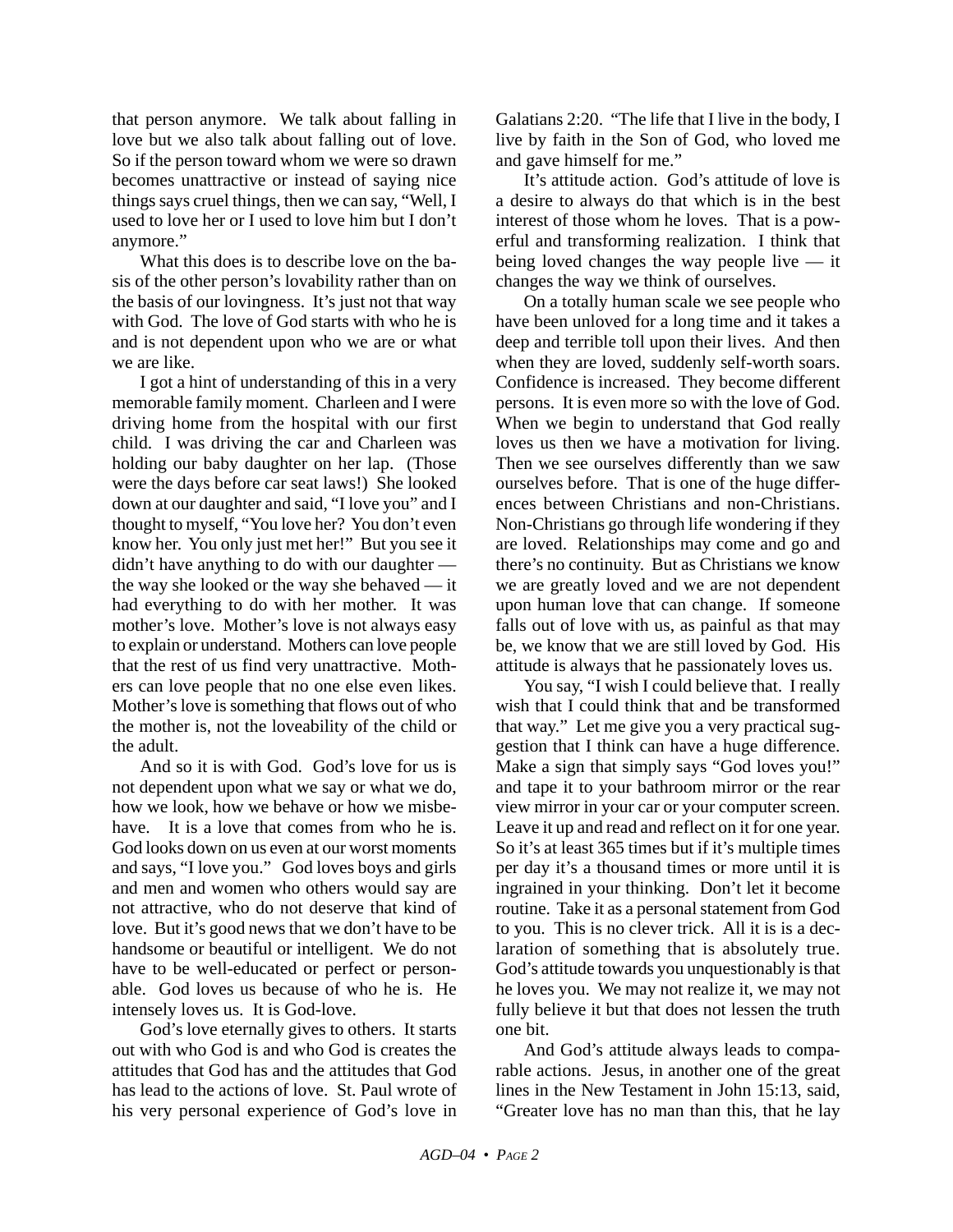down his life for his friends. You are my friends." Just saying it is not enough. God not only wants what is best for those he loves, he does what is best for those whom he loves.

 The greatest example of that is that God the Father sent his son to die for us. The son of God volunteered to come and to die on the cross. He did it for us because he loves us — because we are his friends. That is God-sized love! That is astonishing. That is overwhelming. It's love in action that Jesus gave his life out of love for us.

Back to that note on your bathroom mirror. Maybe we need to add to it. Take out a red pen and draw a simple cross below the words, "God loves you." Then put it back up so that it will remind you that God's love is more than words. He acted out that love. Jesus the Son of God came and died on the cross.

On those days when you're feeling unloved or maybe even forgotten; when it seems as if God does not answer prayers or certainly does not answer them the way that we would choose for them to be answered, then read the note. And see the cross. Remember the words in John 3:16, "God so loved the world that he gave his one and only Son, that whoever believes in him shall not perish but have eternal life." Understand that the God who loved us enough to send his son is certainly not going to let us down now. He's not

going to abandon us in whatever is the current circumstance. Understand that God's love will always be his eternal at-

titude expressed in his sacrificial action.

The question of course is what do we do with it. How do we respond to God's love? If we understand it we cannot help but respond to it. In one of the most important teachings of Jesus, in Matthew 22:37, he told us what we're supposed to do. "Love the Lord your God with all your heart and with all your soul and with all your mind." That is to say that we are to love God back the same way he loves us. We are to have an attitude of love toward God and do in our actions that which is best for God. We are to love God passionately and completely with heart and soul and mind.

How do you do that? If I sit down in a chair and try to concentrate solely on loving God I find after about ten seconds that my mind wanders. I start thinking selfishly not about how much I love God but about the things I wish God would do for me. So how do you get to really loving God with heart and soul and mind?

The place to begin is to focus on God and his love. Read about it; consume every piece of information available about the love of God; memorize it; meditate upon it; thank God for his love; worship God for his love. It is God's love for us that triggers our love for him. It's not as if we can somehow generate it ourselves. And when we are tempted in our lives to say or to do things that will hurt God our best remedy is to return back to his love for us. The principle is be loved and you will love. Be loved by God and you will love him.

Jesus added a very important second part in Matthew in 22:39 when he said, "Love your neighbor as yourself." The love of God is so wonderful and so filling that it changes us and then overflows to others. I'm convinced that when we experience the love of God we become different ourselves. We have a different attitude toward ourselves. We love ourselves — not in the sense of being narcissistic or selfish — but in the sense that we want the very best for ourselves in the same way that God wants that very best for ourselves. We turn away from self-destructive

*We are to love God passionately and completely with heart and soul and mind.*

behavior. We turn away from selfishness. We begin to have right attitudes and right actions toward ourselves as we

fill up with this love of God. And then, and probably only then, are we able to love others as God loves us.

Then we love from the love inside of us. Then we love others independent of the way they are, independent of the way they look , independent of what they do. In other words, we are to love others as God loves us.

Now I know what happens. It's great in theory but some people are exceptionally difficult to love. We fall into a common trap and blame the other person. We say that we can't love people because they are impossible to love. We become highly critical of others because we need a good excuse for not loving them. But that is to misunderstand the whole matter. God's way is that he